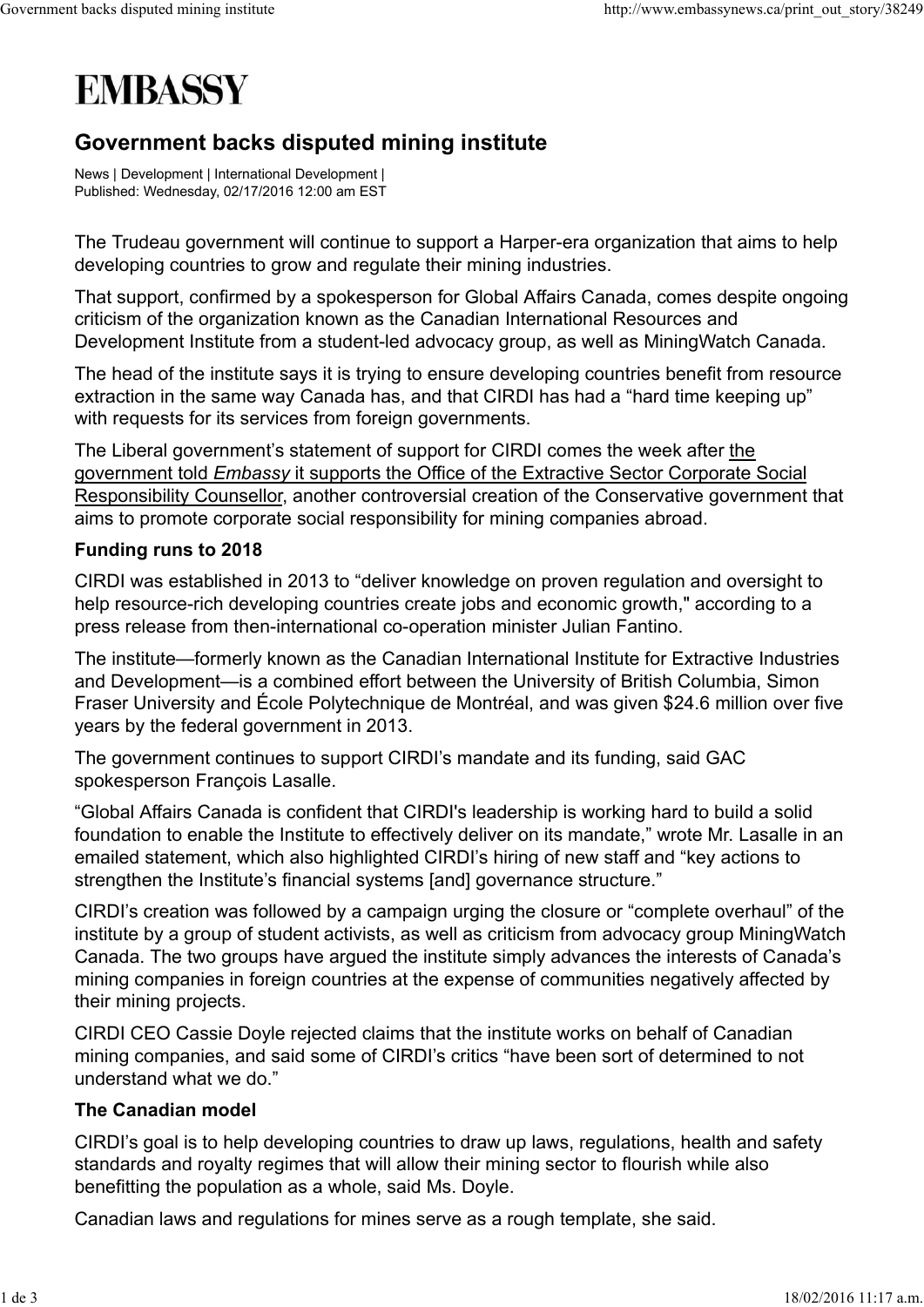"I guess ideally we would like developing countries to enjoy the same standards like health and safety and the environment that we do in Canada. Not that we're perfect, as you know, but we...have a very advanced regime in terms of securing benefits from our resource extraction, which funds our health care system and our education," she said.

CIRDI relies upon experts from its member universities and partner NGOs to provide advice to officials for foreign governments that express interest, she said.

"We have a hard time keeping up, frankly," she said.

CIRDI currently has 13 projects spanning 19 countries in Latin America, Africa and Asia.

However, CIRDI has attracted criticism from social justice advocates and students from its member universities, who say it does little to strengthen the voice of communities negatively affected by mining operations.

"I think all of this can sound good without an understanding for the historical context," said Samuel Stime, a spokesperson for stoptheinstitute.ca, a website run by a "loose collective" of students at the UBC and SFU that oppose CIRDI's mission.

Numerous Canadian mining companies have been associated with incidents of violence and environmental degradation in developing countries over the years. Mr. Stime said Canada's government should pass a law to allow victims of those incidents to seek justice in Canadian courts before it concerns itself with promoting Canadian-style laws and regulations abroad.

"Canada has a lot of work to do here first before thinking that we have any right internationally to be urging other governments to be behaving more in the interest of their people," he said.

CIRDI's work promoting policies that try to limit the negative consequences of mines on people and the environment ignore the bigger issue of empowering affected communities to stop mines from being built in the first place, he said.

"Everything should be centred on the question of consent," he said. "If the people said 'no', then that's it."

CIRDI does work with communities "to help inform citizens about governance and other issues related to their natural resources," including through projects in Peru and Mongolia, spokesperson Gilian Dusting wrote in an emailed statement.

Catherine Coumans, a research director for MiningWatch Canada, said it is "ironic" that Canada would be held as a model for resource development given the financial difficulties faced by the government of Alberta now that the price of oil has fallen.

"We've allowed that to happen here, and yet we presume to tell other people how to manage their natural resources?" she said. "Really what we're doing is...we're creating markets for our companies. And that's what that institute is really meant to do."

Ms. Coumans said CIRDI was perpetuating an "illusion" that resource extraction is linked to development, which is not always the case when all of the consequences of resource extraction booms are taken into account.

Mr. Stime also criticized CIRDI for what he said was a lack of transparency around the organization's spending, its work and its ties to Canadian mining companies.

Ms. Doyle—a former Canadian deputy minister for natural resources—said it was not her job to defend Canadian mining companies. CIRDI does not work directly with Canadian mining companies, she said, but does draw upon their knowledge as "part of our stakeholder universe."

Several mining companies and industry associations are included in CIRDI's list of partners that provide financial support or free services to the organization, as are the World Wildlife Fund, Carleton University, CARE Canada and other organizations. CIRDI has a goal of raising